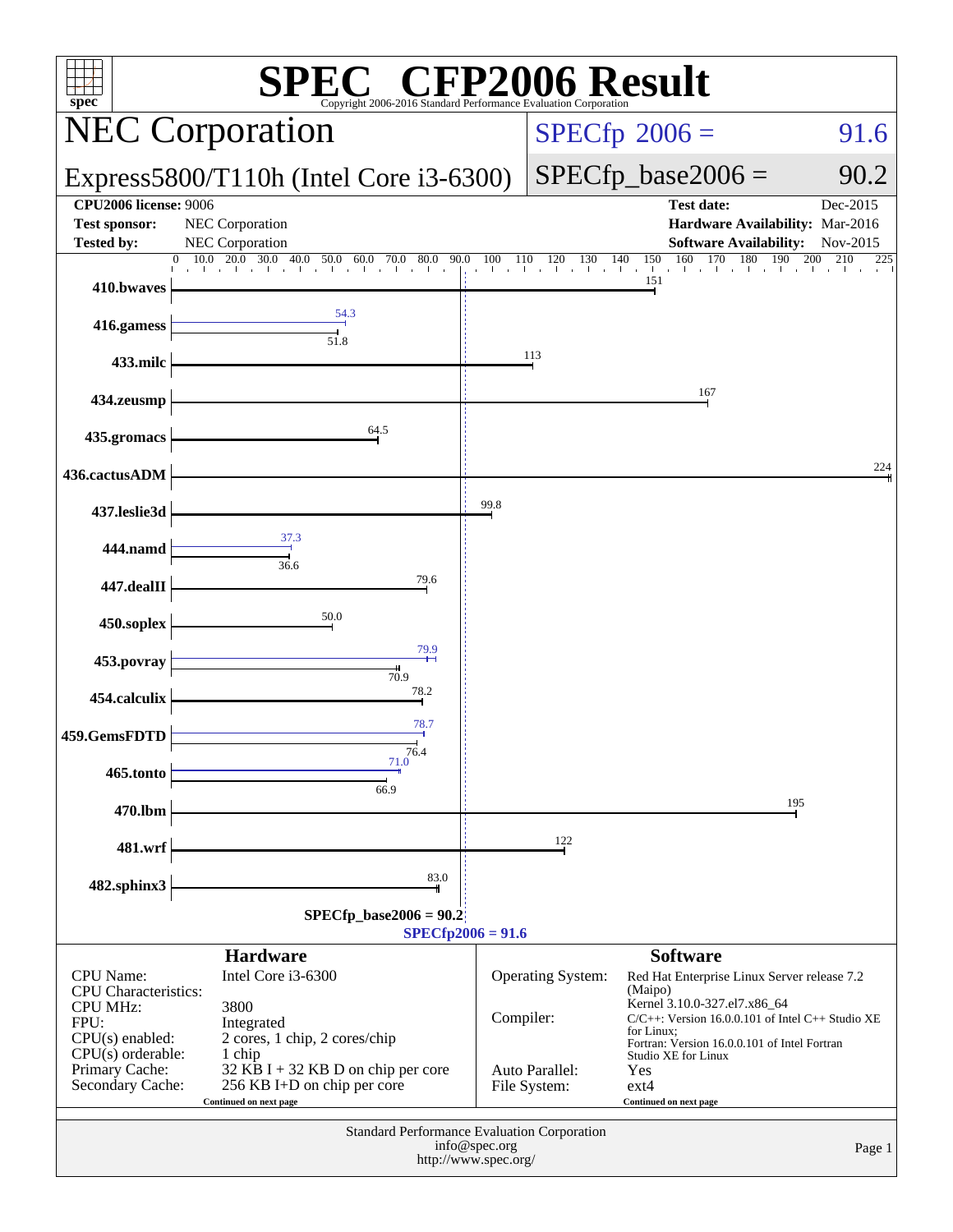

# NEC Corporation

### $SPECfp2006 = 91.6$  $SPECfp2006 = 91.6$

Express5800/T110h (Intel Core i3-6300)

 $SPECTp\_base2006 = 90.2$ 

| <b>CPU2006 license: 9006</b>                                               |                                                                                                                       | <b>Test date:</b>                                                                  | Dec-2015                                                   |          |
|----------------------------------------------------------------------------|-----------------------------------------------------------------------------------------------------------------------|------------------------------------------------------------------------------------|------------------------------------------------------------|----------|
| NEC Corporation<br><b>Test sponsor:</b>                                    |                                                                                                                       |                                                                                    | Hardware Availability: Mar-2016                            |          |
| <b>Tested by:</b>                                                          | <b>NEC</b> Corporation                                                                                                |                                                                                    | <b>Software Availability:</b>                              | Nov-2015 |
| L3 Cache:<br>Other Cache:<br>Memory:<br>Disk Subsystem:<br>Other Hardware: | $4 \text{ MB I+D}$ on chip per chip<br>None<br>16 GB (2 x 8 GB 2Rx8 PC4-2133P-E)<br>1 x 500 GB SATA, 7200 RPM<br>None | <b>System State:</b><br><b>Base Pointers:</b><br>Peak Pointers:<br>Other Software: | Run level 3 (multi-user)<br>64-bit<br>$32/64$ -bit<br>None |          |

|                   |                                                                                                          |              |                |       | <b>Results Table</b> |             |                |              |                |              |                |              |
|-------------------|----------------------------------------------------------------------------------------------------------|--------------|----------------|-------|----------------------|-------------|----------------|--------------|----------------|--------------|----------------|--------------|
|                   | <b>Base</b>                                                                                              |              |                |       |                      | <b>Peak</b> |                |              |                |              |                |              |
| <b>Benchmark</b>  | <b>Seconds</b>                                                                                           | <b>Ratio</b> | <b>Seconds</b> | Ratio | <b>Seconds</b>       | Ratio       | <b>Seconds</b> | <b>Ratio</b> | <b>Seconds</b> | <b>Ratio</b> | <b>Seconds</b> | <b>Ratio</b> |
| 410.bwayes        | 90.3                                                                                                     | 151          | 90.3           | 151   | 90.2                 | 151         | 90.3           | 151          | 90.3           | 151          | 90.2           | 151          |
| 416.gamess        | 378                                                                                                      | 51.8         | 378            | 51.8  | 378                  | 51.7        | 361            | 54.3         | 361            | 54.3         | 361            | 54.3         |
| $433$ .milc       | 81.5                                                                                                     | 113          | 81.5           | 113   | 81.5                 | 113         | 81.5           | 113          | 81.5           | 113          | 81.5           | 113          |
| 434.zeusmp        | 54.5                                                                                                     | 167          | 54.4           | 167   | 54.4                 | 167         | 54.5           | 167          | 54.4           | 167          | 54.4           | 167          |
| 435 gromacs       | 111                                                                                                      | 64.5         | 111            | 64.5  | 111                  | 64.3        | <u>111</u>     | 64.5         | 111            | 64.5         | 111            | 64.3         |
| 436.cactusADM     | 53.4                                                                                                     | 224          | 53.3           | 224   | 53.5                 | 224         | 53.4           | 224          | 53.3           | 224          | 53.5           | 224          |
| 437.leslie3d      | 94.1                                                                                                     | 99.9         | 94.2           | 99.8  | 94.2                 | 99.8        | 94.1           | 99.9         | 94.2           | 99.8         | 94.2           | <u>99.8</u>  |
| 444.namd          | 220                                                                                                      | 36.5         | 219            | 36.7  | 219                  | 36.6        | 215            | 37.3         | 215            | 37.3         | 215            | 37.3         |
| 447.dealII        | 144                                                                                                      | 79.5         | 144            | 79.6  | 144                  | 79.6        | 144            | 79.5         | 144            | 79.6         | 144            | 79.6         |
| $450$ .soplex     | 167                                                                                                      | 50.0         | 167            | 50.0  | 166                  | 50.2        | 167            | 50.0         | 167            | 50.0         | 166            | 50.2         |
| 453.povray        | 75.1                                                                                                     | 70.9         | 74.9           | 71.0  | 76.0                 | 70.0        | 66.9           | 79.6         | 64.5           | 82.5         | 66.6           | <u>79.9</u>  |
| 454.calculix      | 105                                                                                                      | 78.2         | 105            | 78.2  | 106                  | 78.0        | 105            | 78.2         | 105            | 78.2         | 106            | 78.0         |
| 459.GemsFDTD      | 139                                                                                                      | 76.4         | 139            | 76.5  | 139                  | 76.4        | 135            | 78.7         | 135            | 78.6         | 135            | 78.7         |
| 465.tonto         | 147                                                                                                      | 67.0         | 147            | 66.9  | 147                  | 66.9        | 139            | 71.0         | 138            | 71.5         | 139            | 70.9         |
| 470.1bm           | 70.5                                                                                                     | 195          | 70.6           | 195   | 70.6                 | 195         | 70.5           | 195          | 70.6           | 195          | 70.6           | <u>195</u>   |
| 481.wrf           | 91.2                                                                                                     | 123          | 91.4           | 122   | 91.3                 | 122         | 91.2           | 123          | 91.4           | 122          | 91.3           | 122          |
| $482$ .sphinx $3$ | 234                                                                                                      | 83.3         | 236            | 82.5  | 235                  | 83.0        | 234            | 83.3         | 236            | 82.5         | 235            | <b>83.0</b>  |
|                   | Results appear in the order in which they were run. Bold underlined text indicates a median measurement. |              |                |       |                      |             |                |              |                |              |                |              |

### **[Operating System Notes](http://www.spec.org/auto/cpu2006/Docs/result-fields.html#OperatingSystemNotes)**

Stack size set to unlimited using "ulimit -s unlimited"

#### **[Platform Notes](http://www.spec.org/auto/cpu2006/Docs/result-fields.html#PlatformNotes)**

 BIOS Settings: Power Management Policy: Custom Energy Performance: Performance Hyper-Threading: Disabled

> Standard Performance Evaluation Corporation [info@spec.org](mailto:info@spec.org) <http://www.spec.org/>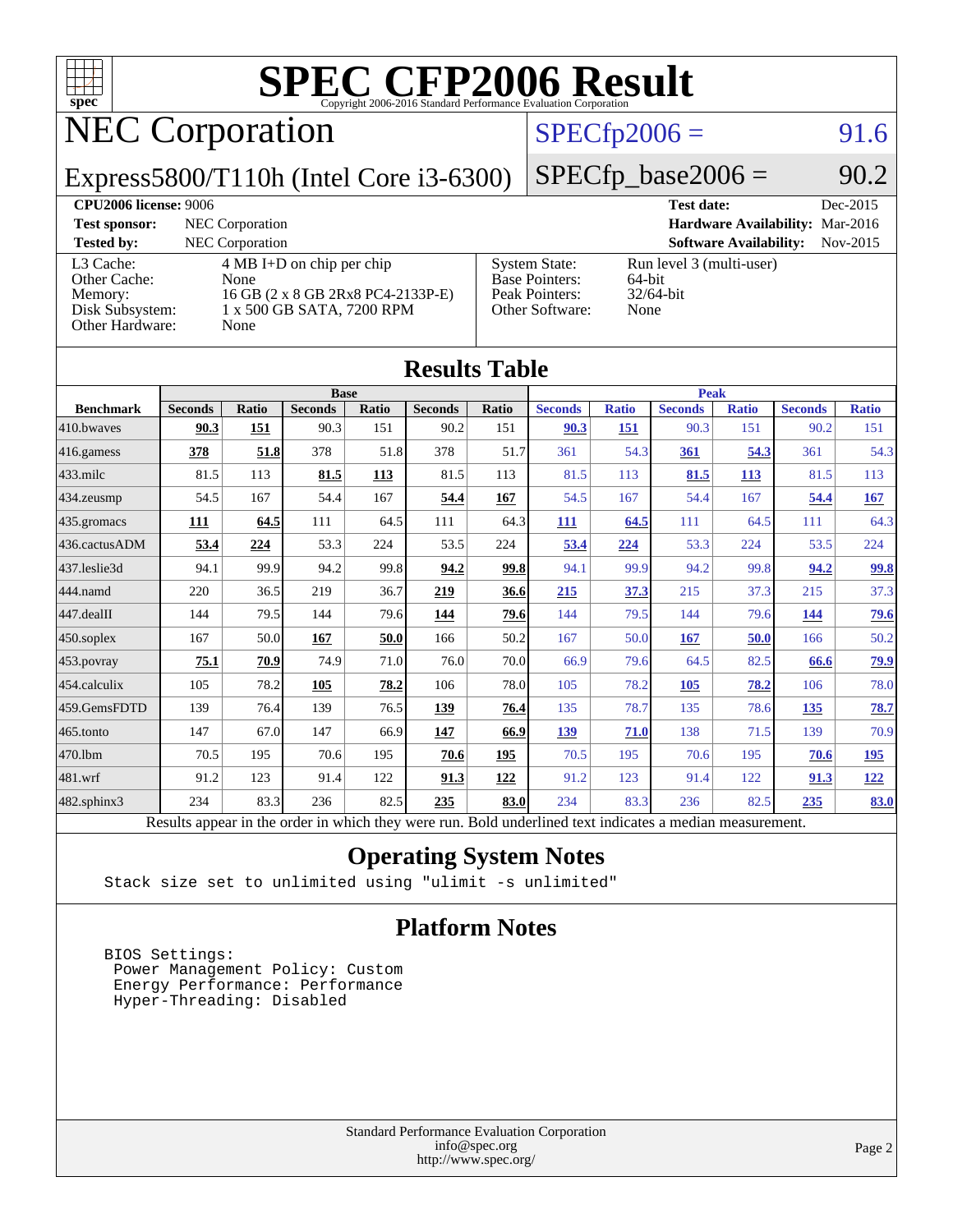

# NEC Corporation

 $SPECTp2006 = 91.6$ 

Express5800/T110h (Intel Core i3-6300)

**[Test sponsor:](http://www.spec.org/auto/cpu2006/Docs/result-fields.html#Testsponsor)** NEC Corporation **[Hardware Availability:](http://www.spec.org/auto/cpu2006/Docs/result-fields.html#HardwareAvailability)** Mar-2016

 $SPECTp\_base2006 = 90.2$ 

**[Tested by:](http://www.spec.org/auto/cpu2006/Docs/result-fields.html#Testedby)** NEC Corporation **[Software Availability:](http://www.spec.org/auto/cpu2006/Docs/result-fields.html#SoftwareAvailability)** Nov-2015

**[CPU2006 license:](http://www.spec.org/auto/cpu2006/Docs/result-fields.html#CPU2006license)** 9006 **[Test date:](http://www.spec.org/auto/cpu2006/Docs/result-fields.html#Testdate)** Dec-2015

#### **[General Notes](http://www.spec.org/auto/cpu2006/Docs/result-fields.html#GeneralNotes)**

Environment variables set by runspec before the start of the run: KMP\_AFFINITY = "granularity=fine,compact,1,0" LD\_LIBRARY\_PATH = "/home/cpu2006/libs/32:/home/cpu2006/libs/64:/home/cpu2006/sh" OMP\_NUM\_THREADS = "2"

 Binaries compiled on a system with 1x Intel Core i5-4670K CPU + 32GB memory using RedHat EL 7.1 Transparent Huge Pages enabled with: echo always > /sys/kernel/mm/transparent\_hugepage/enabled

### **[Base Compiler Invocation](http://www.spec.org/auto/cpu2006/Docs/result-fields.html#BaseCompilerInvocation)**

[C benchmarks](http://www.spec.org/auto/cpu2006/Docs/result-fields.html#Cbenchmarks):  $-m64$ 

[C++ benchmarks:](http://www.spec.org/auto/cpu2006/Docs/result-fields.html#CXXbenchmarks) [icpc -m64](http://www.spec.org/cpu2006/results/res2016q1/cpu2006-20160125-38829.flags.html#user_CXXbase_intel_icpc_64bit_bedb90c1146cab66620883ef4f41a67e)

[Fortran benchmarks](http://www.spec.org/auto/cpu2006/Docs/result-fields.html#Fortranbenchmarks): [ifort -m64](http://www.spec.org/cpu2006/results/res2016q1/cpu2006-20160125-38829.flags.html#user_FCbase_intel_ifort_64bit_ee9d0fb25645d0210d97eb0527dcc06e)

[Benchmarks using both Fortran and C](http://www.spec.org/auto/cpu2006/Docs/result-fields.html#BenchmarksusingbothFortranandC): [icc -m64](http://www.spec.org/cpu2006/results/res2016q1/cpu2006-20160125-38829.flags.html#user_CC_FCbase_intel_icc_64bit_0b7121f5ab7cfabee23d88897260401c) [ifort -m64](http://www.spec.org/cpu2006/results/res2016q1/cpu2006-20160125-38829.flags.html#user_CC_FCbase_intel_ifort_64bit_ee9d0fb25645d0210d97eb0527dcc06e)

### **[Base Portability Flags](http://www.spec.org/auto/cpu2006/Docs/result-fields.html#BasePortabilityFlags)**

| 410.bwaves: -DSPEC CPU LP64                 |                                                                |
|---------------------------------------------|----------------------------------------------------------------|
| 416.gamess: -DSPEC_CPU_LP64                 |                                                                |
| 433.milc: -DSPEC CPU LP64                   |                                                                |
| 434.zeusmp: -DSPEC_CPU_LP64                 |                                                                |
| 435.gromacs: -DSPEC_CPU_LP64 -nofor_main    |                                                                |
| 436.cactusADM: -DSPEC CPU LP64 -nofor main  |                                                                |
| 437.leslie3d: -DSPEC CPU LP64               |                                                                |
| 444.namd: -DSPEC CPU LP64                   |                                                                |
| 447.dealII: -DSPEC CPU LP64                 |                                                                |
| 450.soplex: -DSPEC_CPU_LP64                 |                                                                |
| 453.povray: -DSPEC_CPU_LP64                 |                                                                |
| 454.calculix: - DSPEC CPU LP64 - nofor main |                                                                |
| 459. GemsFDTD: - DSPEC CPU LP64             |                                                                |
| 465.tonto: - DSPEC CPU LP64                 |                                                                |
| 470.1bm: - DSPEC CPU LP64                   |                                                                |
|                                             | 481.wrf: -DSPEC_CPU_LP64 -DSPEC_CPU_CASE_FLAG -DSPEC_CPU_LINUX |
| 482.sphinx3: -DSPEC_CPU_LP64                |                                                                |
|                                             |                                                                |

| <b>Standard Performance Evaluation Corporation</b> |
|----------------------------------------------------|
| info@spec.org                                      |
| http://www.spec.org/                               |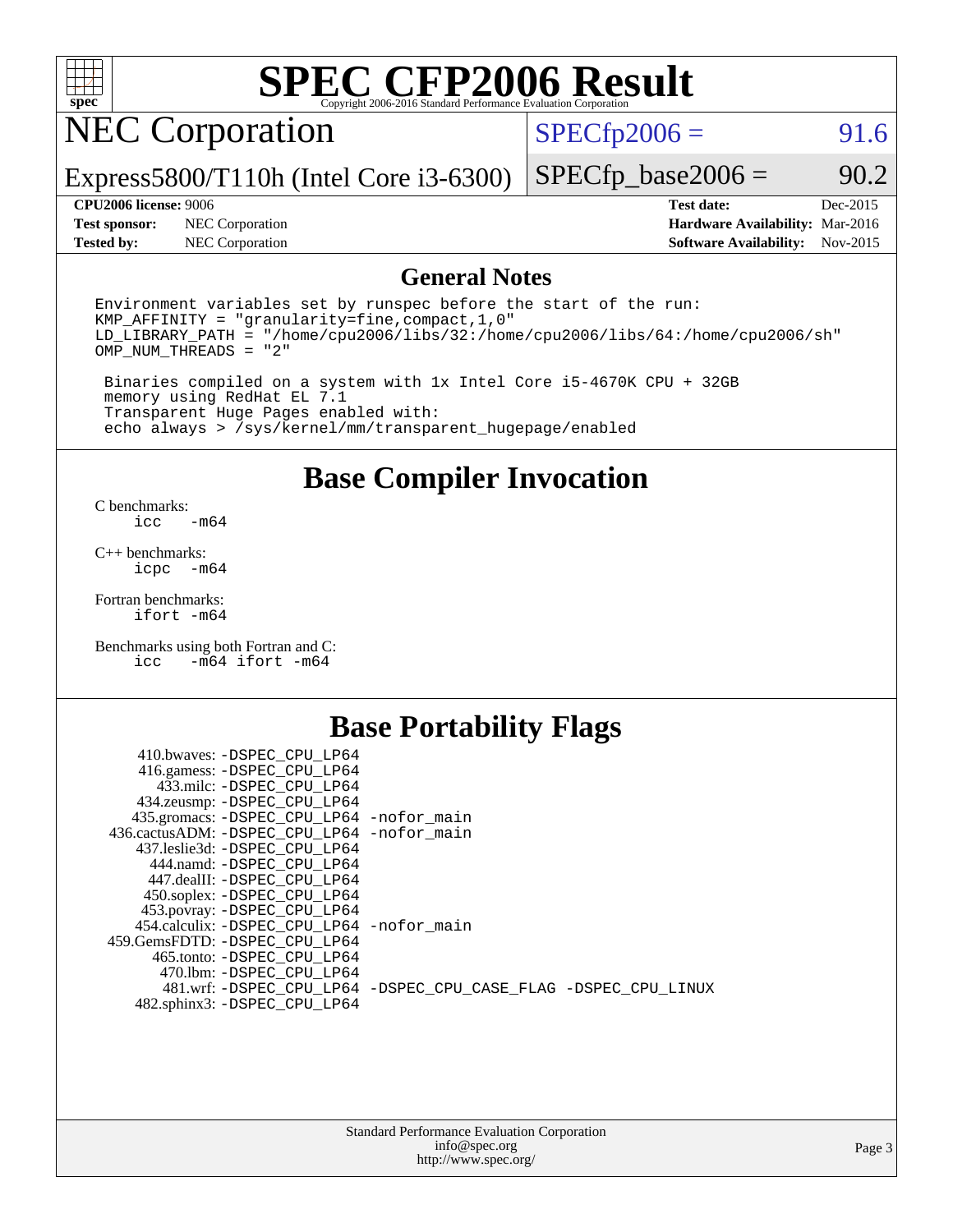

NEC Corporation

 $SPECTp2006 = 91.6$ 

Express5800/T110h (Intel Core i3-6300)

**[Tested by:](http://www.spec.org/auto/cpu2006/Docs/result-fields.html#Testedby)** NEC Corporation **[Software Availability:](http://www.spec.org/auto/cpu2006/Docs/result-fields.html#SoftwareAvailability)** Nov-2015

 $SPECTp\_base2006 = 90.2$ **[CPU2006 license:](http://www.spec.org/auto/cpu2006/Docs/result-fields.html#CPU2006license)** 9006 **[Test date:](http://www.spec.org/auto/cpu2006/Docs/result-fields.html#Testdate)** Dec-2015 **[Test sponsor:](http://www.spec.org/auto/cpu2006/Docs/result-fields.html#Testsponsor)** NEC Corporation **[Hardware Availability:](http://www.spec.org/auto/cpu2006/Docs/result-fields.html#HardwareAvailability)** Mar-2016

## **[Base Optimization Flags](http://www.spec.org/auto/cpu2006/Docs/result-fields.html#BaseOptimizationFlags)**

[C benchmarks](http://www.spec.org/auto/cpu2006/Docs/result-fields.html#Cbenchmarks):

[-xCORE-AVX2](http://www.spec.org/cpu2006/results/res2016q1/cpu2006-20160125-38829.flags.html#user_CCbase_f-xAVX2_5f5fc0cbe2c9f62c816d3e45806c70d7) [-ipo](http://www.spec.org/cpu2006/results/res2016q1/cpu2006-20160125-38829.flags.html#user_CCbase_f-ipo) [-O3](http://www.spec.org/cpu2006/results/res2016q1/cpu2006-20160125-38829.flags.html#user_CCbase_f-O3) [-no-prec-div](http://www.spec.org/cpu2006/results/res2016q1/cpu2006-20160125-38829.flags.html#user_CCbase_f-no-prec-div) [-parallel](http://www.spec.org/cpu2006/results/res2016q1/cpu2006-20160125-38829.flags.html#user_CCbase_f-parallel) [-opt-prefetch](http://www.spec.org/cpu2006/results/res2016q1/cpu2006-20160125-38829.flags.html#user_CCbase_f-opt-prefetch) [-ansi-alias](http://www.spec.org/cpu2006/results/res2016q1/cpu2006-20160125-38829.flags.html#user_CCbase_f-ansi-alias) [C++ benchmarks:](http://www.spec.org/auto/cpu2006/Docs/result-fields.html#CXXbenchmarks)

[-xCORE-AVX2](http://www.spec.org/cpu2006/results/res2016q1/cpu2006-20160125-38829.flags.html#user_CXXbase_f-xAVX2_5f5fc0cbe2c9f62c816d3e45806c70d7) [-ipo](http://www.spec.org/cpu2006/results/res2016q1/cpu2006-20160125-38829.flags.html#user_CXXbase_f-ipo) [-O3](http://www.spec.org/cpu2006/results/res2016q1/cpu2006-20160125-38829.flags.html#user_CXXbase_f-O3) [-no-prec-div](http://www.spec.org/cpu2006/results/res2016q1/cpu2006-20160125-38829.flags.html#user_CXXbase_f-no-prec-div) [-opt-prefetch](http://www.spec.org/cpu2006/results/res2016q1/cpu2006-20160125-38829.flags.html#user_CXXbase_f-opt-prefetch) [-ansi-alias](http://www.spec.org/cpu2006/results/res2016q1/cpu2006-20160125-38829.flags.html#user_CXXbase_f-ansi-alias)

[Fortran benchmarks](http://www.spec.org/auto/cpu2006/Docs/result-fields.html#Fortranbenchmarks): [-xCORE-AVX2](http://www.spec.org/cpu2006/results/res2016q1/cpu2006-20160125-38829.flags.html#user_FCbase_f-xAVX2_5f5fc0cbe2c9f62c816d3e45806c70d7) [-ipo](http://www.spec.org/cpu2006/results/res2016q1/cpu2006-20160125-38829.flags.html#user_FCbase_f-ipo) [-O3](http://www.spec.org/cpu2006/results/res2016q1/cpu2006-20160125-38829.flags.html#user_FCbase_f-O3) [-no-prec-div](http://www.spec.org/cpu2006/results/res2016q1/cpu2006-20160125-38829.flags.html#user_FCbase_f-no-prec-div) [-parallel](http://www.spec.org/cpu2006/results/res2016q1/cpu2006-20160125-38829.flags.html#user_FCbase_f-parallel) [-opt-prefetch](http://www.spec.org/cpu2006/results/res2016q1/cpu2006-20160125-38829.flags.html#user_FCbase_f-opt-prefetch)

[Benchmarks using both Fortran and C](http://www.spec.org/auto/cpu2006/Docs/result-fields.html#BenchmarksusingbothFortranandC): [-xCORE-AVX2](http://www.spec.org/cpu2006/results/res2016q1/cpu2006-20160125-38829.flags.html#user_CC_FCbase_f-xAVX2_5f5fc0cbe2c9f62c816d3e45806c70d7) [-ipo](http://www.spec.org/cpu2006/results/res2016q1/cpu2006-20160125-38829.flags.html#user_CC_FCbase_f-ipo) [-O3](http://www.spec.org/cpu2006/results/res2016q1/cpu2006-20160125-38829.flags.html#user_CC_FCbase_f-O3) [-no-prec-div](http://www.spec.org/cpu2006/results/res2016q1/cpu2006-20160125-38829.flags.html#user_CC_FCbase_f-no-prec-div) [-parallel](http://www.spec.org/cpu2006/results/res2016q1/cpu2006-20160125-38829.flags.html#user_CC_FCbase_f-parallel) [-opt-prefetch](http://www.spec.org/cpu2006/results/res2016q1/cpu2006-20160125-38829.flags.html#user_CC_FCbase_f-opt-prefetch)

[-ansi-alias](http://www.spec.org/cpu2006/results/res2016q1/cpu2006-20160125-38829.flags.html#user_CC_FCbase_f-ansi-alias)

## **[Peak Compiler Invocation](http://www.spec.org/auto/cpu2006/Docs/result-fields.html#PeakCompilerInvocation)**

[C benchmarks](http://www.spec.org/auto/cpu2006/Docs/result-fields.html#Cbenchmarks):  $\text{icc}$   $-\text{m64}$ 

[C++ benchmarks:](http://www.spec.org/auto/cpu2006/Docs/result-fields.html#CXXbenchmarks) [icpc -m64](http://www.spec.org/cpu2006/results/res2016q1/cpu2006-20160125-38829.flags.html#user_CXXpeak_intel_icpc_64bit_bedb90c1146cab66620883ef4f41a67e)

[Fortran benchmarks](http://www.spec.org/auto/cpu2006/Docs/result-fields.html#Fortranbenchmarks): [ifort -m64](http://www.spec.org/cpu2006/results/res2016q1/cpu2006-20160125-38829.flags.html#user_FCpeak_intel_ifort_64bit_ee9d0fb25645d0210d97eb0527dcc06e)

[Benchmarks using both Fortran and C](http://www.spec.org/auto/cpu2006/Docs/result-fields.html#BenchmarksusingbothFortranandC): [icc -m64](http://www.spec.org/cpu2006/results/res2016q1/cpu2006-20160125-38829.flags.html#user_CC_FCpeak_intel_icc_64bit_0b7121f5ab7cfabee23d88897260401c) [ifort -m64](http://www.spec.org/cpu2006/results/res2016q1/cpu2006-20160125-38829.flags.html#user_CC_FCpeak_intel_ifort_64bit_ee9d0fb25645d0210d97eb0527dcc06e)

## **[Peak Portability Flags](http://www.spec.org/auto/cpu2006/Docs/result-fields.html#PeakPortabilityFlags)**

Same as Base Portability Flags

# **[Peak Optimization Flags](http://www.spec.org/auto/cpu2006/Docs/result-fields.html#PeakOptimizationFlags)**

[C benchmarks](http://www.spec.org/auto/cpu2006/Docs/result-fields.html#Cbenchmarks):

433.milc: basepeak = yes

 $470$ .lbm: basepeak = yes

482.sphinx3: basepeak = yes

[C++ benchmarks:](http://www.spec.org/auto/cpu2006/Docs/result-fields.html#CXXbenchmarks)

Continued on next page

Standard Performance Evaluation Corporation [info@spec.org](mailto:info@spec.org) <http://www.spec.org/>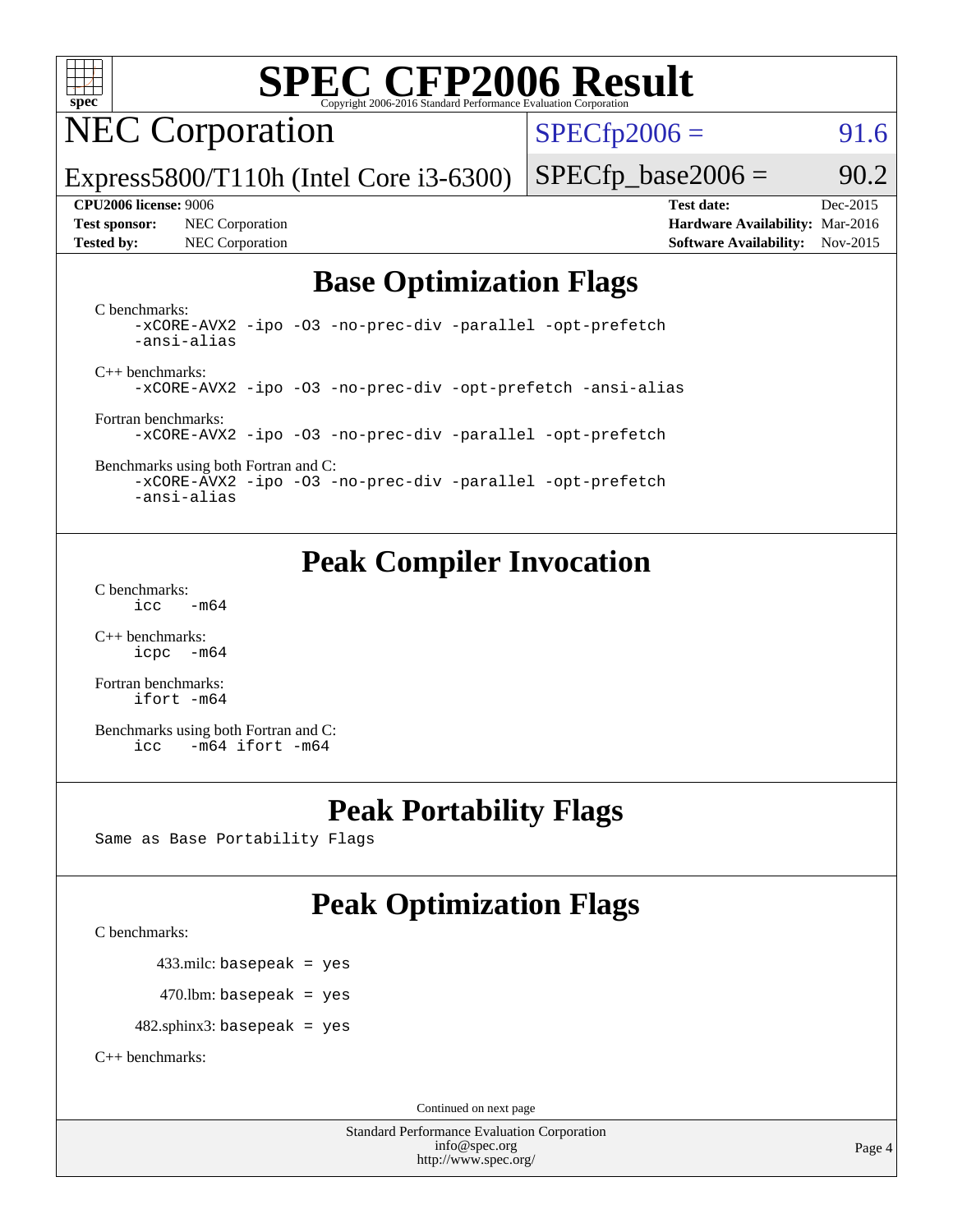

NEC Corporation

 $SPECfp2006 = 91.6$  $SPECfp2006 = 91.6$ 

Express5800/T110h (Intel Core i3-6300)

 $SPECTp\_base2006 = 90.2$ 

**[CPU2006 license:](http://www.spec.org/auto/cpu2006/Docs/result-fields.html#CPU2006license)** 9006 **[Test date:](http://www.spec.org/auto/cpu2006/Docs/result-fields.html#Testdate)** Dec-2015 **[Test sponsor:](http://www.spec.org/auto/cpu2006/Docs/result-fields.html#Testsponsor)** NEC Corporation **NEC Corporation [Hardware Availability:](http://www.spec.org/auto/cpu2006/Docs/result-fields.html#HardwareAvailability)** Mar-2016 [Tested by:](http://www.spec.org/auto/cpu2006/Docs/result-fields.html#Testedby) NEC Corporation **[Software Availability:](http://www.spec.org/auto/cpu2006/Docs/result-fields.html#SoftwareAvailability)** Nov-2015

## **[Peak Optimization Flags \(Continued\)](http://www.spec.org/auto/cpu2006/Docs/result-fields.html#PeakOptimizationFlags)**

```
 444.namd: -xCORE-AVX2(pass 2) -prof-gen:threadsafe(pass 1)
               -ipo(pass 2) -03(pass 2) -no-prec-div(pass 2)
               -par-num-threads=1(pass 1) -prof-use(pass 2) -fno-alias
               -auto-ilp32
      447.dealII: basepeak = yes
       450.soplex: basepeak = yes
      453.povray: -xCORE-AVX2(pass 2) -prof-gen:threadsafe(pass 1)
               -no-prec-div(pass 2)-par-num-threads=1(pass 1) -prof-use(pass 2) -unroll4
               -ansi-alias
Fortran benchmarks: 
     410.bwaves: basepeak = yes 416.gamess: -xCORE-AVX2(pass 2) -prof-gen:threadsafe(pass 1)
               -ipo(pass 2) -03(pass 2) -no-prec-div(pass 2)-par-num-threads=1(pass 1) -prof-use(pass 2) -unroll2
               -inline-level=0 -scalar-rep-
      434.zeusmp: basepeak = yes
      437.leslie3d: basepeak = yes
  459.GemsFDTD: -xCORE-AVX2(pass 2) -prof-gen:threadsafe(pass 1)
               -i\text{po}(pass 2) -\tilde{O}3(pass 2)-no-prec-div(pass 2)
               -par-num-threads=1(pass 1) -prof-use(pass 2) -unroll2
               -inline-level=0 -opt-prefetch -parallel
        465.tonto: -xCORE-AVX2(pass 2) -prof-gen:threadsafe(pass 1)
               -no-prec-div(pass 2)-par-num-threads=1(pass 1) -prof-use(pass 2) -inline-calloc
               -opt-malloc-options=3 -auto -unroll4
Benchmarks using both Fortran and C: 
     435.gromacs: basepeak = yes
  436.cactusADM: basepeak = yes
      454.calculix: basepeak = yes
        481 \text{.m}: basepeak = yes
```